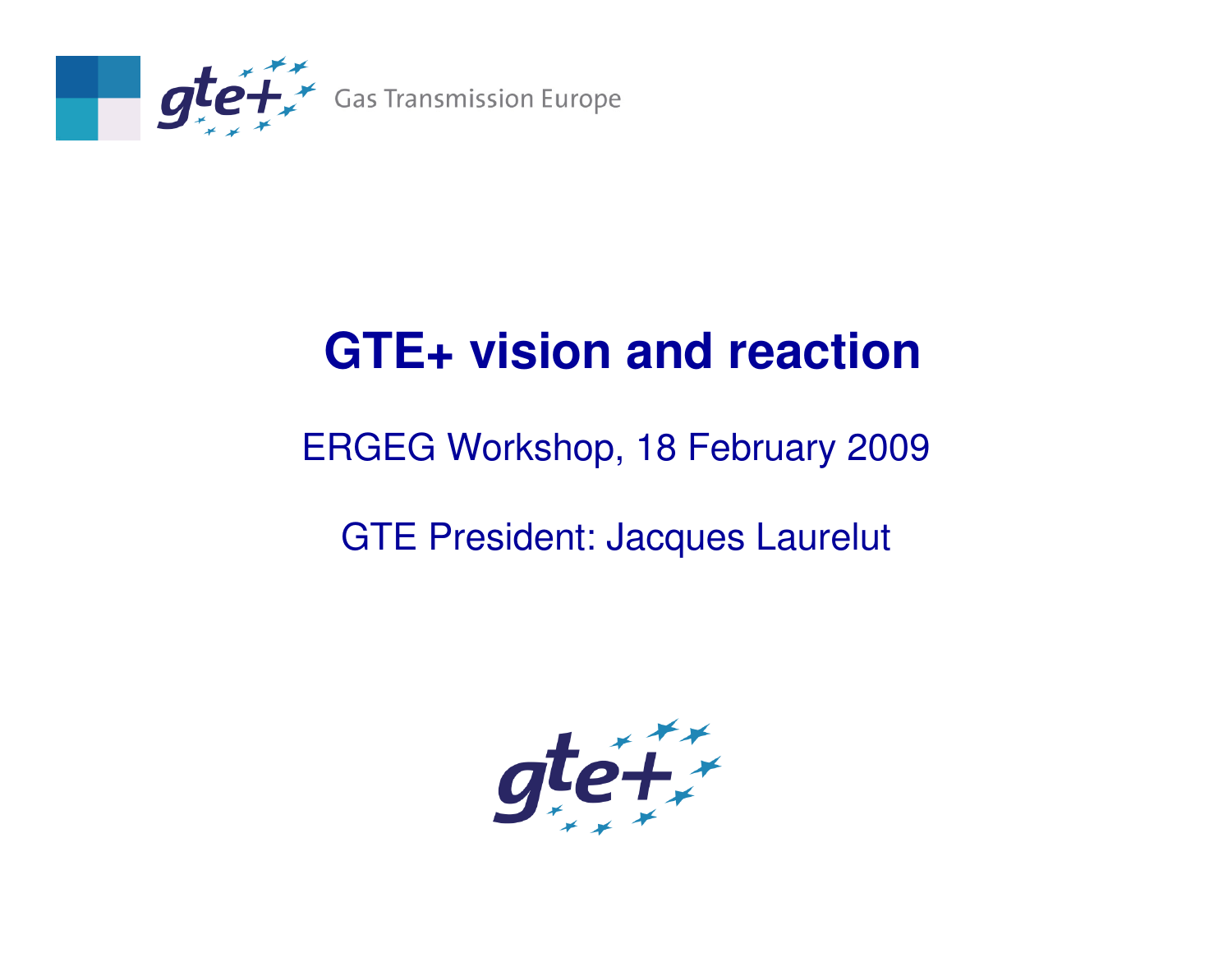

# **Engagement of GTE+**

- $\bullet$ ENTSOG Development Process
- $\bullet$  Transparency Platform
	- First phase launched, second phase as of 1 April 2009
- $\bullet$  Long-term Capacity Development Report
	- Published and consulted with market
- Capacity Product Coordination
- Harmonisation of Maintenance Publication $\bullet$
- $\bullet$ IT & Communications Roadmap
- $\bullet$ Balancing task force
- Reverse flow task force•

### **GTE+' work prior to 3rd package**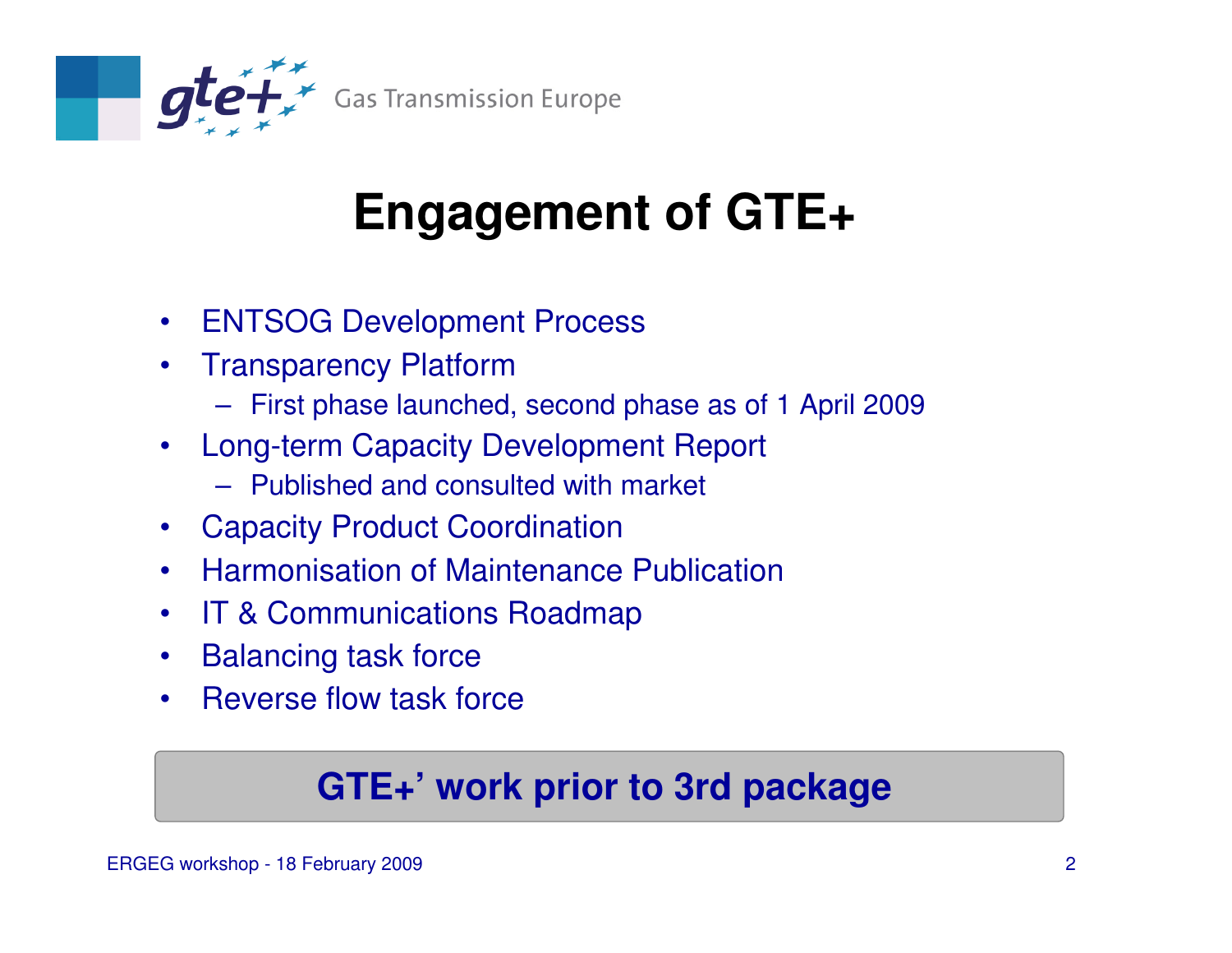

# **GTE+ Capacity Product Coordination**

- CPC Consultation document published in Oct 2008
- Workshop conducted
- Responses received $\bullet$
- Finalisation of first phase report  $\bullet$
- $\bullet$  Start of second phase including:
	- Congestion situations, interruptible services, investigate "aligned services", elaboration of suitability of capacity allocation methods (pros and cons), future incremental (non existing) capacities, strategy to implement new method to be analysed

#### **Customer feedback taken on board**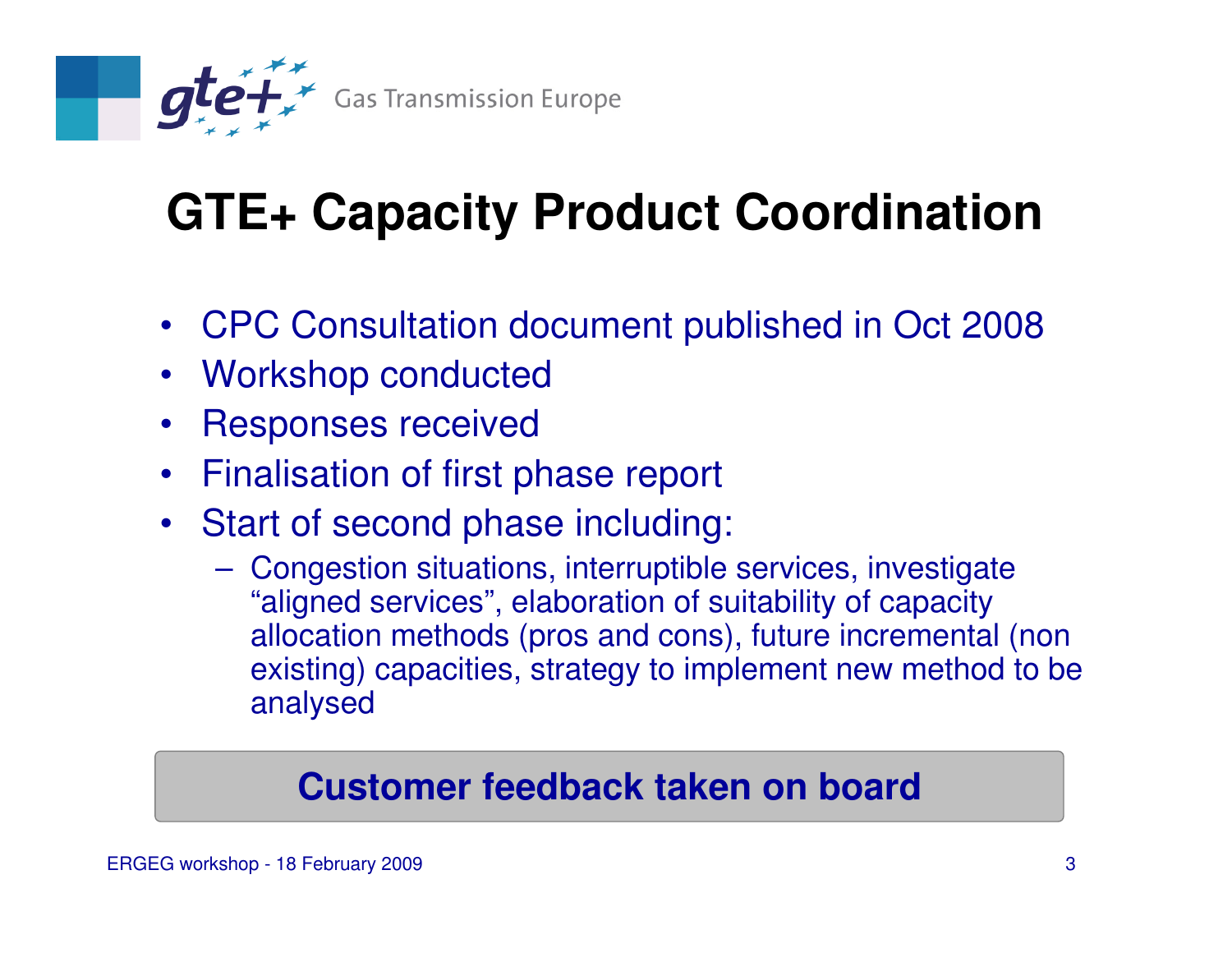

### **ERGEG consultation**

- GTE+ welcomes consultation and seeks dialogue withERGEG
- Published principles agreed among regulators
	- Stakeholders included subsequently
- ERGEG's document rises some very important and interesting issues which cannot be decided or implemented without deeper analysis

#### **Starting point of discussions**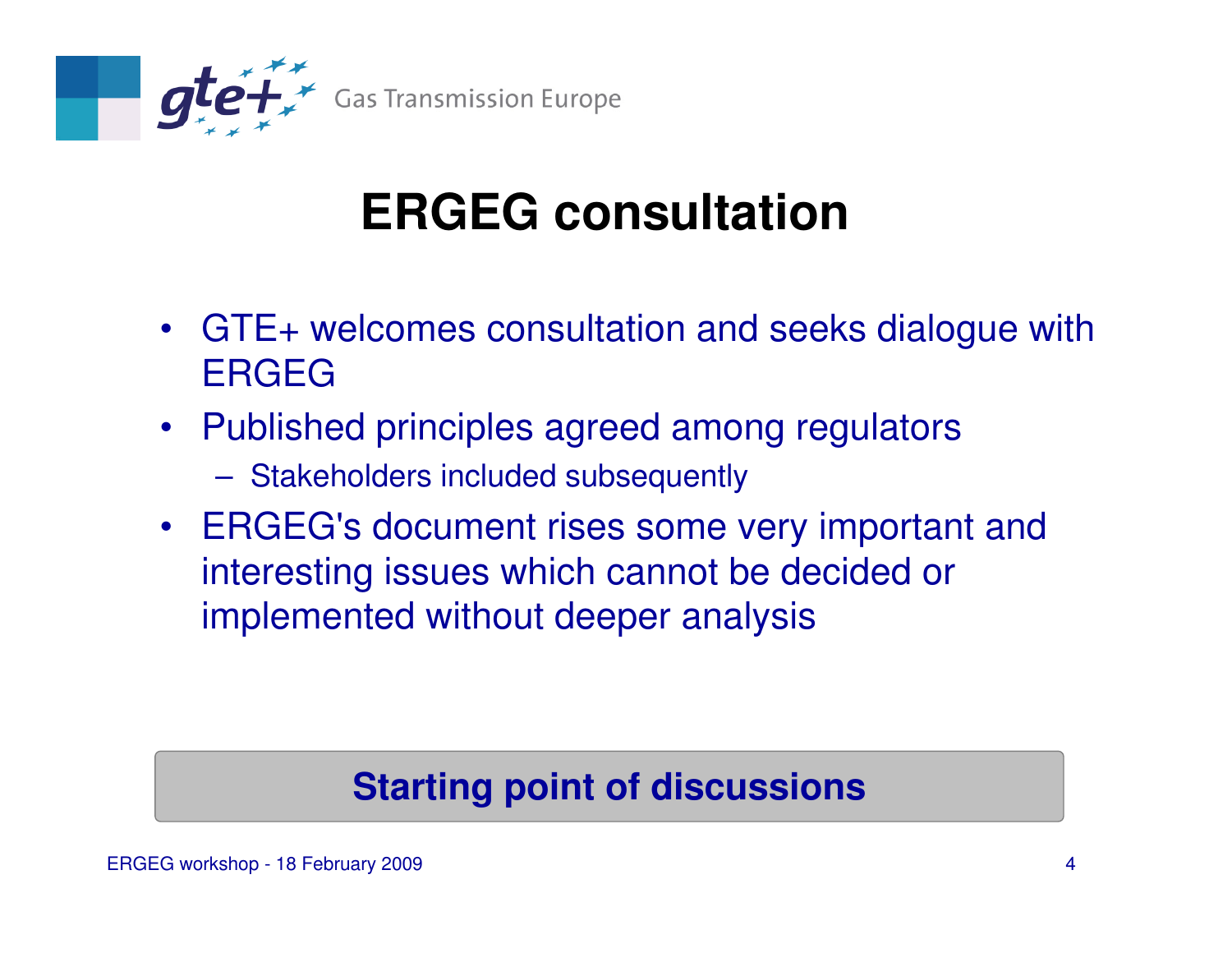

### **Examples of main issues**

- Capacity set aside for short term: who pays for the capacity in the neighbouring country?
- Renomination procedure (firm short-term UIOLI): Is that compatible with Gazprom quantities allocation mechanism, value of the gas...
- Releasable capacity (long-term) legal and SoS problem
- Non dominant players clause: legal and SoS problem
- Common booking system: different definition of interruptible capacity at an IP and different rules in the same network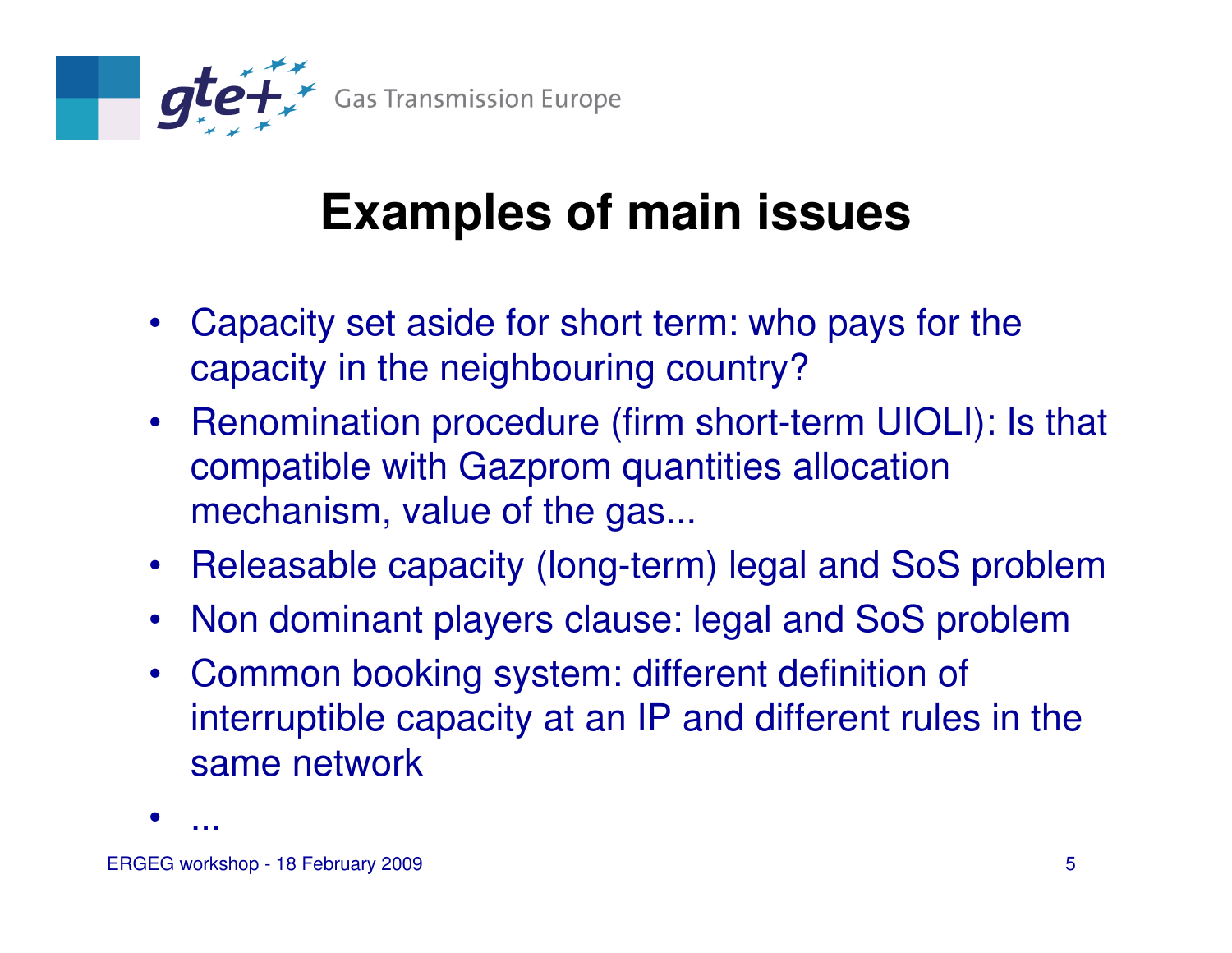

### **Development process**

- GTE+ thinks that an impact assessment should be carried out for each of these main issues taking into account
	- Impact on Security of Supply
	- TSOs should have the possibility to be rewarded for the risks and should be allowed to recover their costs
	- Legal problems
- GTE+ is willing to participate in the necessary further analysis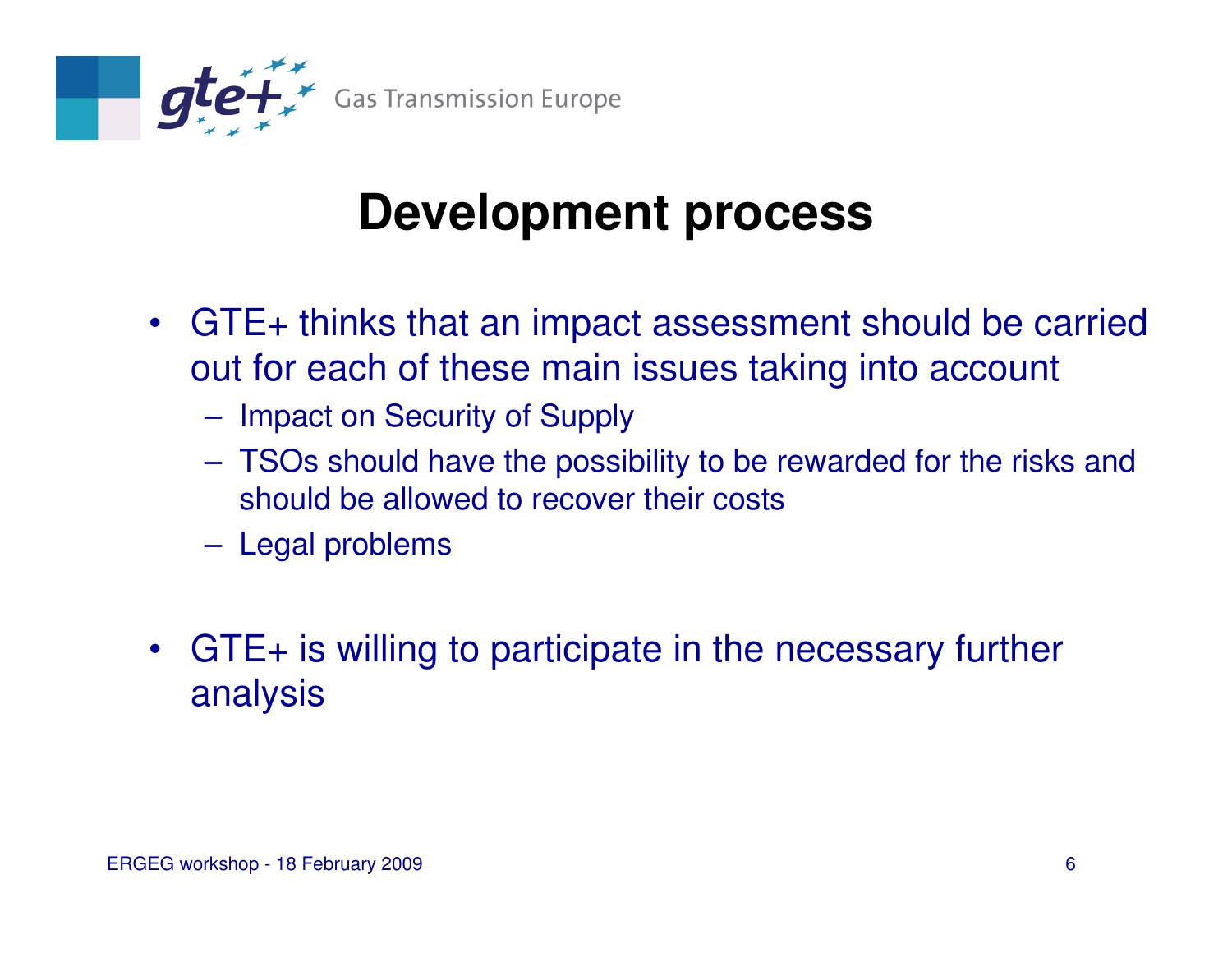

### **Development process**



#### **Common rules for network access**